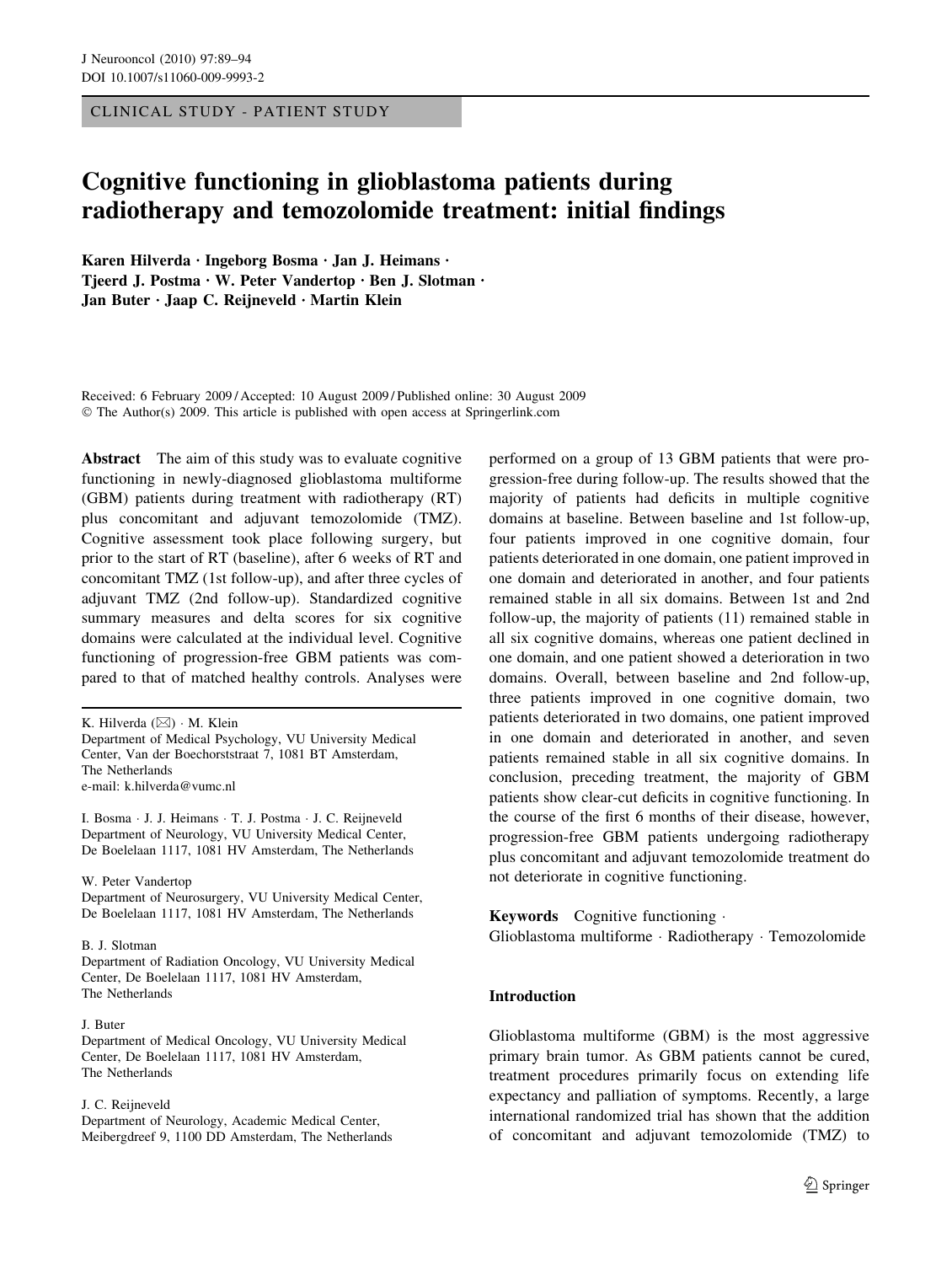radiotherapy (RT) results in a modest but significant 2.5 month survival benefit with minimal additional toxicity. The 2-year survival rate was 26.5% with RT plus TMZ and 10.4% with RT alone [[1\]](#page-4-0).

However, the prognosis of GBM patients still remains poor, with all patients eventually dying due to tumor progression. Therefore, the quality of survival of these patients is of major importance. Cognitive deficits, potentially compromising health-related quality of life, are commonly observed in GBM patients in different stages of the disease [\[2](#page-5-0)]. It is known that cognitive deficits exist before therapy starts [[3,](#page-5-0) [4\]](#page-5-0), and remain or worsen in the course of the disease [\[5](#page-5-0), [6\]](#page-5-0). A recent study reported a marked decline in cognitive functioning during and following RT treatment in high-grade glioma patients who received RT only as upfront treatment. The cognitive decline was more pronounced in patients with tumor recurrence compared to progression-free patients, which could be attributed to the use of anti-epileptic drugs [\[7](#page-5-0)].

As treatment methods keep changing and becoming more aggressive, monitoring possible treatment sideeffects on cognitive functioning remains necessary. An important question is how cognitive deficits may develop during this intensified RT and TMZ treatment, compared to treatment with RT alone, since literature suggests that more central nervous system toxicity as expressed by radiological abnormalities, blood-brain barrier disruption, and cognitive deficits, may ensue due to intensified treatment [\[8](#page-5-0)].

While health-related quality of life in newly-diagnosed GBM patients has already been reported to remain stable during a regimen of RT and TMZ treatment [\[9](#page-5-0)], this study aims at determining whether this also holds for cognitive functioning. Therefore, the purpose of the present study is to prospectively examine cognitive functioning in newlydiagnosed, progression-free GBM patients, at different points in time during combined radio-chemotherapy.

# Methods

### Patients

Consecutive, newly-diagnosed GBM patients were recruited from the VU University Medical Center, Amsterdam, The Netherlands, between March 2005 and June 2007. The inclusion criteria were: (1) histologically confirmed GBM, (2) no former treatment with radiation or chemotherapy, (3) age  $>18$  years, and (4) able to communicate in the Dutch language. After the study protocol was approved by the local ethics committee, informed consent procedures were carried out in the postsurgical period, before the start of radiotherapy.

The treatment regimen was described in detail by Stupp et al. [\[1](#page-4-0)]. In short, all patients underwent neurosurgery (biopsy or resection) and subsequent treatment with 6 weeks of RT plus concomitant TMZ and six cycles of adjuvant TMZ. Patients participated in three assessments of cognitive functioning and magnetic resonance imaging (MRI): (1) after surgery, but before RT and concomitant TMZ, (2) after 6 weeks of conventional RT and concomitant TMZ, but before adjuvant TMZ, and (3) after three cycles of adjuvant TMZ. Patients with tumor progression during treatment were excluded from statistical analyses, to avoid the possible effects of tumor recurrence on cognitive functioning.

Normative data of healthy controls were used as a reference point for interpreting GBM patients' neuropsychological test results. These healthy controls were individually matched with GBM patients with respect to age, sex and educational level.

### Outcome measures

Cognitive functioning was assessed by a battery of standardized tests. Because of the heterogeneity of both origin and severity of cognitive impairments in GBM patients, the battery consisted of a wide variation of tests assessing multiple cognitive domains. Trained psychometricians administered a neuropsychological test battery consisting of the following tests: Letter digit substitution test [\[10](#page-5-0)], Stroop color-word test [\[10](#page-5-0)], Concept shifting test [\[11](#page-5-0)], Categoric word fluency test [[10\]](#page-5-0), Visual verbal learning test [\[10](#page-5-0)], and Working memory task [\[12](#page-5-0)]. To accomplish data reduction, cognitive summary measures were calculated to detect possible deficits in the cognitive domains of (1) information processing speed, (2) psychomotor function, (3) attention, (4) verbal memory, (5) working memory, and (6) executive functioning (Table [1](#page-2-0)). Construction of these domains was based on a principal component analysis performed on the performances of healthy controls. Standardized cognitive summary measures (z-scores) and delta scores (as a measure of change over time) for all six cognitive domains were calculated at the individual level.

# Statistical analysis

In line with standards used in neuropsychological practice, an individual z-score of 1.5 or more below that of healthy controls ( $z \le -1.5$ ) was defined as a clinically significant deficit in cognitive functioning. Furthermore, a change of 1.5 z-score or more (z (delta)  $\ge$  1.5 or z (delta)  $\le$  -1.5) was defined as a clinically significant improvement or deterioration.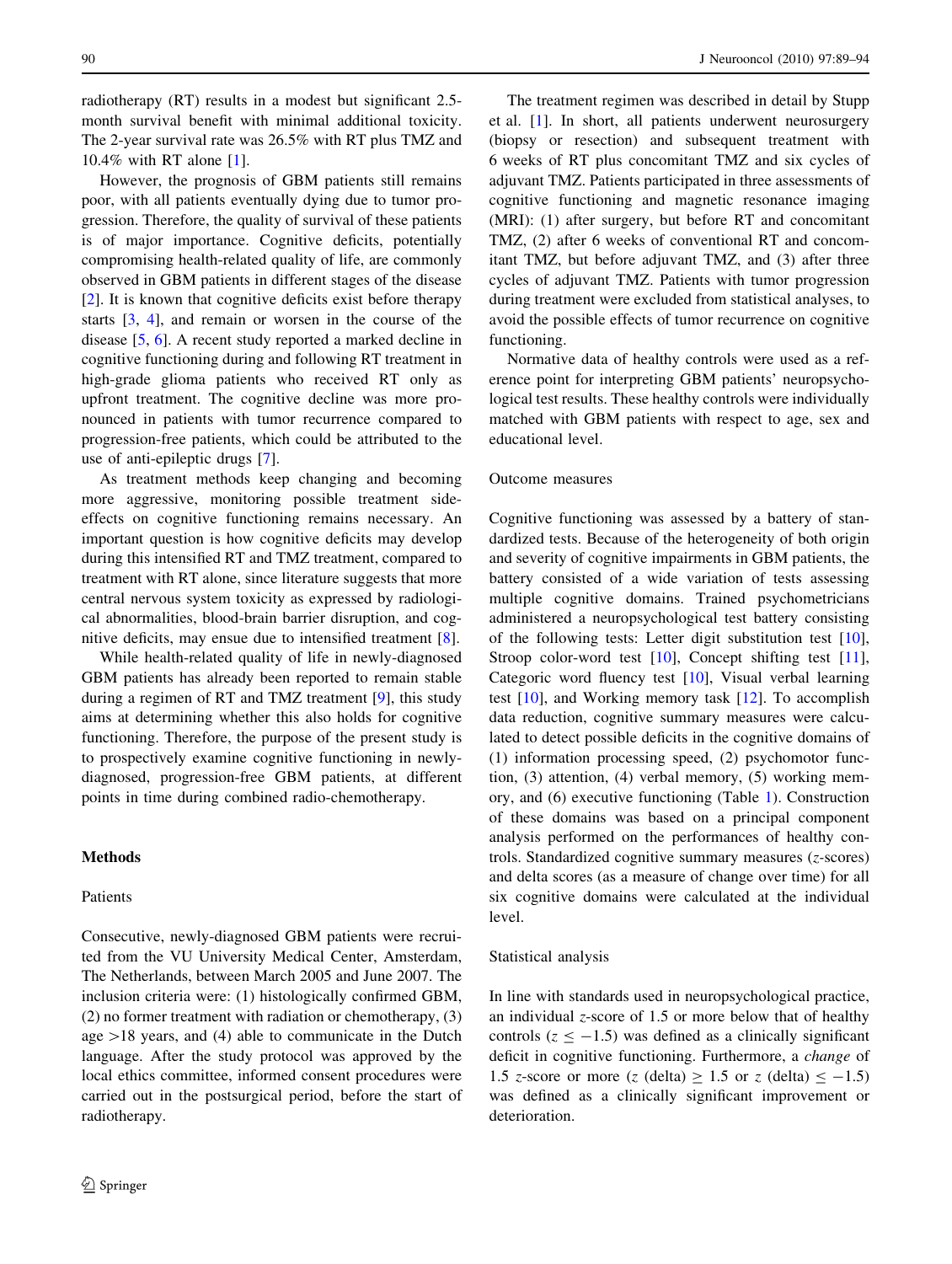#### <span id="page-2-0"></span>Table 1 Cognitive domains and tests used

| Domain                       | Test                                                                                                                       |
|------------------------------|----------------------------------------------------------------------------------------------------------------------------|
| Information processing speed | Letter digit substitution test (writing condition and reading condition)                                                   |
| Psychomotor function         | Concept shifting test (condition 0); Letter digit substitution test ( $\Delta$ score: writing condition-reading condition) |
| Attention                    | Stroop color-word test (word condition, color condition, color-word condition, and interferention score)                   |
| Verbal memory                | Visual verbal learning test (first trial, total of five trials, Ascore trial 5-trial 1, active delayed recall,             |
|                              | and delayed recognition)                                                                                                   |
| Working memory               | Working memory task (condition %, conditions with 1 letter, 2 letters, 3 letters, and 4 letters)                           |
| Executive functioning        | Concept shifting test (condition a (numbers), b (letters), c (number-letter)); Categoric word fluency test                 |

# Results

### Patient characteristics

Analyses were performed on a total of 13 GBM patients. Six additional patients were excluded because of clinical and/or radiological tumor progression. All included patients were progression-free up to at least three cycles of adjuvant TMZ treatment. Table 2 lists the sociodemographic and clinical characteristics of these patients.

### Changes in anti-epileptic drug use and dexamethasone use

For some patients, changes in baseline AED and dexamethasone use (shown in Table 2) occurred during RT and TMZ treatment. Patient 5 was using AED at baseline, but continued having frequent seizures. Therefore, the dose of valproic acid was increased during RT and concomitant TMZ treatment and once again during the first cycle of adjuvant TMZ. For patient 9, the dose of phenobarbital was increased during RT and concomitant TMZ because of persistent seizures, the dose of valproic acid remained unchanged. Patient 10 did not use any AED at baseline, but experienced a seizure during the second adjuvant cycle of TMZ and therefore started using valproic acid. The dose of levetiracetam of patient 11 was escalated during RT and concomitant TMZ because of an increase in partial seizures.

As to the changes in dexamethasone use, patient 3 started using dexamethasone just before the first adjuvant cycle of TMZ, because of headaches, and continued taking a low dose of dexamethasone during all adjuvant cycles. Patient 9 also began using dexamethasone because of

Table 2 Clinical variables

| Case | Age | <b>Sex</b> | Tumor location           | Neurosurgical<br>intervention | Epilepsy<br>burden <sup>a</sup> | Anti-epileptic<br>drugs        | Dexamethasone   |                | Karnofsky<br>performance<br>scale |     |     |     |
|------|-----|------------|--------------------------|-------------------------------|---------------------------------|--------------------------------|-----------------|----------------|-----------------------------------|-----|-----|-----|
|      |     |            |                          |                               |                                 | B                              | <b>FU</b>       | B              | <b>FU</b>                         | B   | FU1 | FU2 |
| 1    | 36  | Male       | Right parietotemporal    | Resection                     | 5                               | Valproic acid                  | Unchanged       | No             | No                                | 90  | 90  | 100 |
| 2    | 67  | Male       | Right temporal resection | Resection                     | 5                               | Valproic acid                  | Unchanged       | No             | No                                | 90  | 100 | 100 |
| 3    | 63  | Female     | Left parietotemporal     | Resection                     | 1                               | None                           | Unchanged       | No             | Yes                               | 60  | 60  | 60  |
| 4    | 50  | Female     | Left frontotemporal      | Resection                     | 1                               | None                           | Unchanged       | No             | No                                | 90  | 90  | 100 |
| 5    | 51  | Male       | Right parietooccipital   | <b>Biopsy</b>                 | 5                               | Valproic acid                  | Dose $\uparrow$ | No             | No                                | 100 | 90  | 90  |
| 6    | 58  | Male       | Right frontal            | <b>Biopsy</b>                 | 1                               | None                           | Unchanged       | No             | No                                | 90  | 90  | 100 |
| 7    | 32  | Male       | Left parietooccipital    | Resection                     | 1                               | None                           | Unchanged       | Yes            | Yes                               | 90  | 90  | N/A |
| 8    | 61  | Male       | Left temporal            | <b>Biopsy</b>                 | 5                               | Phenitoin                      | Unchanged       | No             | No                                | 90  | 90  | 90  |
| 9    | 18  | Male       | Right parietotemporal    | Resection                     | 6                               | Valproic acid<br>Phenobarbital | Dose $\uparrow$ | No             | Yes                               | 100 | 90  | 90  |
| 10   | 63  | Male       | Right frontoparietal     | <b>Biopsy</b>                 | 1                               | None                           | Valproic acid   | Yes            | No                                | 70  | 70  | 70  |
| 11   | 55  | Male       | Left parietal            | Resection                     | 6                               | Levetiracetam                  | Dose $\uparrow$ | No             | Yes                               | 70  | 90  | 90  |
| 12   | 63  | Male       | Left frontal             | <b>Biopsy</b>                 | 1                               | None                           | Unchanged       | No             | No                                | 90  | 90  | 90  |
| 13   | 72  | Male       | Right frontal            | <b>Biopsy</b>                 | 5                               | Valproic acid                  | Unchanged       | N <sub>0</sub> | No                                | 90  | 90  | 80  |

<sup>a</sup> Epilepsy burden: 1 = epilepsy free, 5 = epilepsy, <6 seizures in previous year and on anti-epileptic drugs (AED) mono- or polytherapy,  $6 =$  epilepsy,  $>6$  seizures in previous year and on AED mono- or polytherapy

B Baseline, after surgery, but before RT and TMZ treatment, FU regular, ongoing medical examinations during RT and TMZ treatment (the exact moment of changes during follow-up are described in the text), FUI follow-up 1 (after 6 weeks of conventional RT and concomitant TMZ, but before adjuvant TMZ), FU2 follow-up 2 (after three cycles of adjuvant TMZ), N/A data not available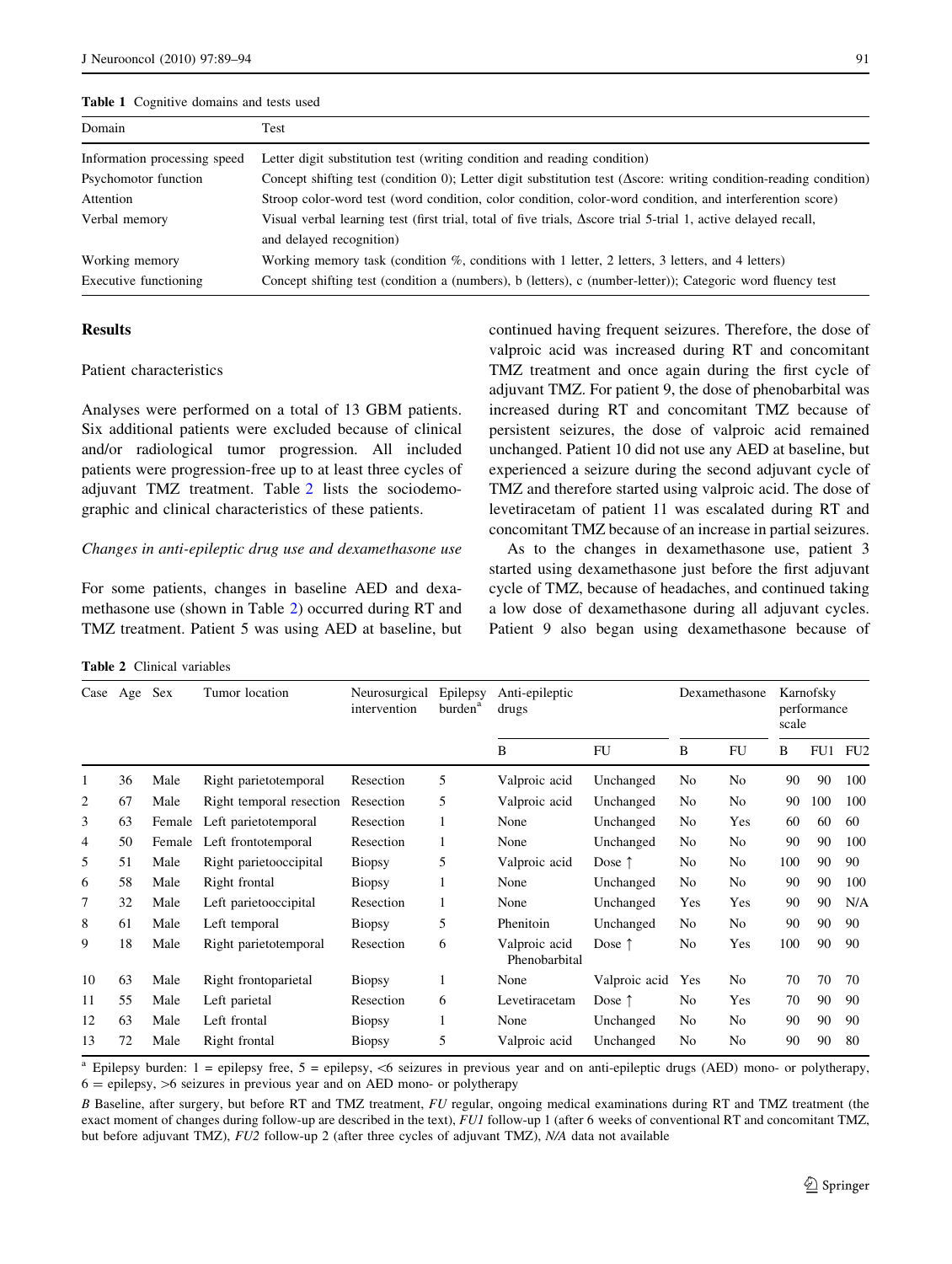headaches, but started during RT and concomitant TMZ, and continued his use until the second adjuvant cycle of TMZ. Patient 11 started dexamethasone use during the first cycle of adjuvant TMZ because of edema and problems in word finding, and continued using dexamethasone during all adjuvant cycles of TMZ. The clinical complaints of these three patients diminished by using dexamethasone and none of the patients showed radiological signs of tumor progression.

# Cognitive performance

Cognitive functioning was tested in all 13 patients. One patient (case 3) could not attend to all tests, due to visual deficits. z-scores and delta-scores of all patients are shown in Table [3](#page-4-0).

# Cognitive performance at baseline

Compared to matched healthy controls, 11 patients had deficits (previously defined as  $z \le -1.5$ ) in one (n = 2) or multiple  $(n = 9)$  cognitive domains at baseline, while 2 patients performed comparable to the healthy population. Most deficits were found in information processing speed  $(n = 8)$ , executive functioning  $(n = 8)$  and attention  $(n = 6)$ . Fewer deficits were found in working memory  $(n = 4)$  and psychomotor function  $(n = 2)$ , and only one patient had a deficit in verbal memory.

### Cognitive performance during RT and concomitant TMZ

During this phase of RT and concomitant TMZ treatment, 4 patients showed an improvement (previously defined as z  $\Delta > 1.5$ ) in one of the cognitive domains, 4 patients showed a deterioration (previously defined as  $z \Delta \le -1.5$ ) in one of the domains, 1 patient improved in one domain and deteriorated in another, and 4 patients had a stable performance on all six domains. None of the 13 patients showed a cognitive decline in more than one domain. At the end of this period (1st follow-up assessment), 9 patients had deficits in one  $(n = 3)$  or multiple  $(n = 6)$  cognitive domains.

### Cognitive performance during adjuvant TMZ

During this phase of adjuvant TMZ treatment, 1 patient showed a deterioration in one of the cognitive domains, 1 patient showed a deterioration in two domains, and 11 patients remained completely stable on all six domains. None of the patients showed a deterioration in more than two cognitive domains. At the end of this period (2nd follow-up assessment), 11 patients showed deficits in one  $(n = 2)$  or multiple  $(n = 9)$  cognitive domains.

#### Overall cognitive performance

Overall, during 6 weeks of RT plus concomitant TMZ treatment and three cycles of adjuvant TMZ treatment, the performances of 7 patients remained stable in all six cognitive domains, the performances of 3 patients improved in one domain, the performances of 2 patients deteriorated in two domains, and the performances of 1 patient improved in one domain and deteriorated in another.

### Discussion

This study is the first to prospectively examine cognitive functioning of GBM patients at different points in time during combined radio-chemotherapy treatment. Consistent with findings in the literature, the majority of the patients already had multiple cognitive deficits preceding RT treatment [[3,](#page-5-0) [4](#page-5-0)]. The current findings suggest that, overall, cognitive functioning remains rather stable during treatment and that the addition of TMZ to RT does not necessarily lead to an additional deterioration in cognitive functioning during the first 6 months after diagnosis. For some patients, changes in cognitive functioning did occur. However, those patients had a deterioration in only one or two of the six cognitive domains assessed, and the number of patients showing cognitive decline was equal to the number of patients that cognitively improved. Less cognitive changes occur in the adjuvant TMZ treatment period compared to the RT and concomitant TMZ treatment period, suggesting that patients' cognitive functioning stabilizes in a less intense treatment period.

An earlier study, using the same neuropsychological test battery, reported that cognitive decline occurred in highgrade glioma patients during and following RT [\[7](#page-5-0)]. The present findings suggest that the addition of TMZ to RT, for GBM patients as a group, does not negatively affect cognitive functioning and might in fact even have a positive effect on cognitive performance, compared to the earlier mentioned cognitive decline of the patients that only received RT. These findings are also compatible with another recent study reporting that it is not the treatment, but the tumor itself and tumor recurrence, that are the largest determinants of cognitive decline [\[6](#page-5-0)].

To conclude, these initial results hold promise for the future use of combined treatment regimens as far as cognitive functioning is concerned. This study will continue with further patients, in order to draw more definite and detailed conclusions. Follow-up data on cognitive functioning will be collected after all six cycles of TMZ and 4 months after the sixth adjuvant TMZ cycle, to be able to determine possible late effects.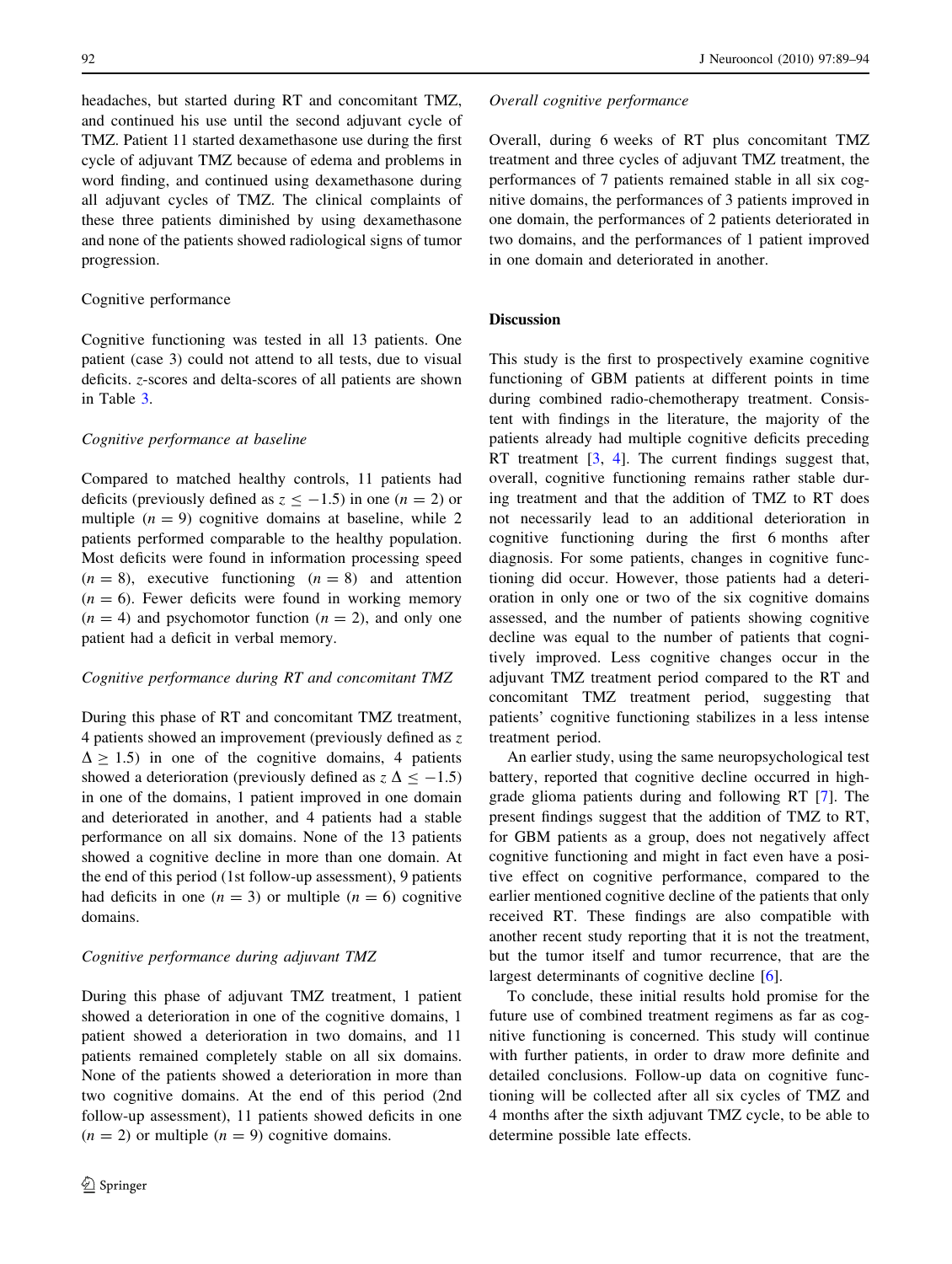<span id="page-4-0"></span>Table 3 z-scores and delta-scores

| Case           | Information processing speed |                 |                |                            | Psychomotor function |                 |                |                            | Attention             |                 |                |                            |
|----------------|------------------------------|-----------------|----------------|----------------------------|----------------------|-----------------|----------------|----------------------------|-----------------------|-----------------|----------------|----------------------------|
|                | B(z)                         | $\Delta B$ -FU1 | $\Delta$ FU1-2 | $\Delta$ B-FU <sub>2</sub> | B(z)                 | $\Delta B$ -FU1 | $\Delta$ FU1-2 | $\Delta$ B-FU <sub>2</sub> | B(z)                  | $\Delta$ B-FU1  | $\Delta$ FU1-2 | $\Delta$ B-FU <sub>2</sub> |
| $\mathbf{1}$   | $-1.57$                      | $-0.04$         | 0.05           | 0.01                       | $-0.80$              | 0.37            | 0.26           | 0.63                       | $-0.26$               | 0.01            | $-0.32$        | $-0.31$                    |
| 2              | $-2.01$                      | 0.49            | $-0.39$        | 0.10                       | $-0.68$              | $-1.51$         | 0.73           | $-0.78$                    | $-2.71$               | 1.19            | 0.10           | 1.29                       |
| 3              |                              |                 |                |                            |                      |                 |                |                            | $-3.82$               | $-2.92$         |                |                            |
| $\overline{4}$ | 0.45                         | 0.41            | $-0.71$        | $-0.30$                    | $-1.06$              | 1.28            | $-1.33$        | $-0.05$                    | 0.67                  | 0.45            | $-0.24$        | 0.21                       |
| 5              | $-3.33$                      | 0.44            | $-0.39$        | 0.05                       | 0.49                 | $-0.52$         | 0.33           | $-0.19$                    | $-1.92$               | 0.45            | $-0.43$        | 0.02                       |
| 6              | $-3.69$                      | 0.60            | 0.39           | 0.99                       | $-1.93$              | 1.22            | $-1.33$        | $-0.11$                    | $-4.44$               | $-0.10$         | $-0.33$        | $-0.43$                    |
| 7              | $-3.10$                      | $-0.01$         | $-0.82$        | $-0.83$                    | $-1.00$              | $-1.80$         | $-1.70$        | $-3.50$                    | $-0.86$               | $-0.86$         | $-1.64$        | $-2.50$                    |
| 8              | $-0.73$                      | 0.34            | $-0.23$        | 0.11                       | 0.84                 | $-0.17$         | 0.02           | $-0.15$                    | $-0.39$               | $-0.05$         | 0.52           | 0.47                       |
| 9              | $-0.13$                      | $-0.50$         | $-0.23$        | $-0.73$                    | $-1.35$              | 0.26            | $-0.47$        | $-0.21$                    | 0.07                  | $-0.27$         | $-0.48$        | $-0.75$                    |
| 10             | $-2.18$                      | $-0.37$         | $-0.80$        | $-1.17$                    | $-0.23$              | 1.51            | 0.47           | 1.98                       | $-1.88$               | $-0.21$         | $-0.60$        | $-0.81$                    |
| 11             | $-1.01$                      | $-1.13$         | 0.40           | $-0.73$                    | $-0.09$              | $-1.04$         | 0.33           | $-0.71$                    | $-1.52$               | $-2.16$         | $-0.40$        | $-2.56$                    |
| 12             | $-2.21$                      | 0.71            | $-0.34$        | 0.37                       | 0.99                 | $-0.73$         | $-0.41$        | $-1.14$                    | $-1.21$               | 1.47            | $-0.37$        | 1.10                       |
| 13             | $-1.50$                      | 0.07            | 0.05           | 0.12                       | $-3.00$              | 1.78            | $-0.13$        | 1.65                       | $-1.34$               | 0.50            | $-0.34$        | 0.16                       |
| Case           | Verbal memory                |                 |                |                            | Working memory       |                 |                |                            | Executive functioning |                 |                |                            |
|                |                              |                 |                |                            |                      |                 |                |                            |                       |                 |                |                            |
|                | B(z)                         | $\Delta B$ -FU1 | $\Delta$ FU1-2 | $\Delta$ B-FU2             | B(z)                 | $\Delta B$ -FU1 | $\Delta$ FU1-2 | $\Delta$ B-FU2             | B(z)                  | $\Delta B$ -FU1 | $\Delta$ FU1-2 | $\Delta$ B-FU2             |
| $\mathbf{1}$   | 0.40                         | 0.44            | $-0.27$        | 0.17                       | $-1.39$              | 0.15            | 0.36           | 0.51                       | $-2.45$               | 0.39            | $-0.76$        | $-0.37$                    |
| $\overline{c}$ | $-0.05$                      | 0.02            | $-0.17$        | $-0.15$                    | $-1.11$              | $-0.22$         | 0.49           | 0.27                       | $-1.42$               |                 | 1.01           | $-0.41$                    |
| 3              | $-0.76$                      | $-0.65$         | 0.52           | $-0.13$                    | $-1.32$              | 0.16            | $-0.70$        | $-0.54$                    | $-5.24$               |                 |                |                            |
| 4              | $-0.80$                      | 0.19            | 0.83           | 1.02                       | 0.53                 | 0.43            | $-0.49$        | $-0.06$                    | $-1.31$               | 2.24            | $-0.54$        | 1.70                       |
| 5              | $-0.85$                      | 0.66            | 0.38           | 1.04                       | $-1.75$              | 0.32            | $-1.11$        | $-0.79$                    | $-2.72$               | 1.52            | $-0.79$        | 0.73                       |
| 6              | $-0.57$                      | $-0.02$         | $-0.21$        | $-0.23$                    | $-2.63$              | 1.40            | $-0.73$        | 0.67                       | $-4.40$               | 1.36            | 0.78           | 2.14                       |
| 7              | $-1.49$                      | 0.09            | 0.41           | 0.50                       | $-2.88$              | $-1.03$         | $-0.38$        | $-1.41$                    | $-2.24$               | $-0.37$         | $-0.40$        | $-0.77$                    |
| 8              | 0.07                         | 0.24            | 0.43           | 0.67                       | $-0.87$              | $-0.17$         | $-0.05$        | $-0.22$                    | $-0.23$               | $-0.58$         | 0.97           | 0.39                       |
| 9              | 0.35                         | $-0.25$         | 0.19           | $-0.06$                    | 0.10                 | $-0.20$         | $-0.07$        | $-0.27$                    | $-2.00$               | 0.61            | 0.07           | 0.68                       |
| 10             | $-3.28$                      | 0.20            | 0.91           | 1.11                       | 1.02                 | $-0.43$         | $-0.26$        | $-0.69$                    | $-3.43$               | $-2.30$         | 0.39           | $-1.91$                    |
| 11             | 0.35                         | $-0.19$         | $-0.11$        | $-0.30$                    | $-0.19$              | $-0.77$         | 0.57           | $-0.20$                    | $-1.13$               | $-0.33$         | $-1.41$        | $-1.74$                    |
| 12             | $-0.99$                      | 0.16            | $-0.10$        | 0.06                       | $-1.96$              | 1.65            | $-1.63$        | $0.02\,$                   | $-2.08$               | 1.25            | $-0.80$        | 0.45                       |

Individual z-scores and delta  $(\Delta)$ -scores per patient for all six cognitive domains. Performance is relative to that of age, gender, and educationmatched healthy controls. A higher baseline z-score means better performance. A negative delta score indicates deterioration, a positive delta score indicates amelioration. Significant deviations [individual z-scores of 1.5 or more below that of healthy controls ( $z \le -1.5$ )] and changes [individual *changes* of 1.5 z-score or more ( $z \Delta \ge 1.5$  or  $z \Delta \le -1.5$ )] are depicted in bold.

B Baseline (after surgery, but before RT and concomitant TMZ), FU1 follow-up 1 (after 6 weeks of conventional RT and concomitant TMZ, but before adjuvant TMZ), FU2 follow-up 2 (after three cycles of adjuvant TMZ)

For now, the finding that cognitive functioning does not deteriorate during RT and TMZ combined treatment is of importance for clinical practice. For those professional caregivers involved in the treatment of GBM patients, it is important to recognize that combined modality treatment not only seems to be safe in terms of health-related quality of life, but also in terms of cognitive functioning.

Acknowledgments We thank Lies Braam for her participation in tracing patients and Wilmy Cleijne for her invaluable help in testing patients.

Open Access This article is distributed under the terms of the Creative Commons Attribution Noncommercial License which permits any noncommercial use, distribution, and reproduction in any medium, provided the original author(s) and source are credited.

### References

1. Stupp R, Mason WP, van den Bent MJ et al (2005) Radiotherapy plus concomitant and adjuvant temozolomide for glioblastoma. N Engl J Med 352:987–996